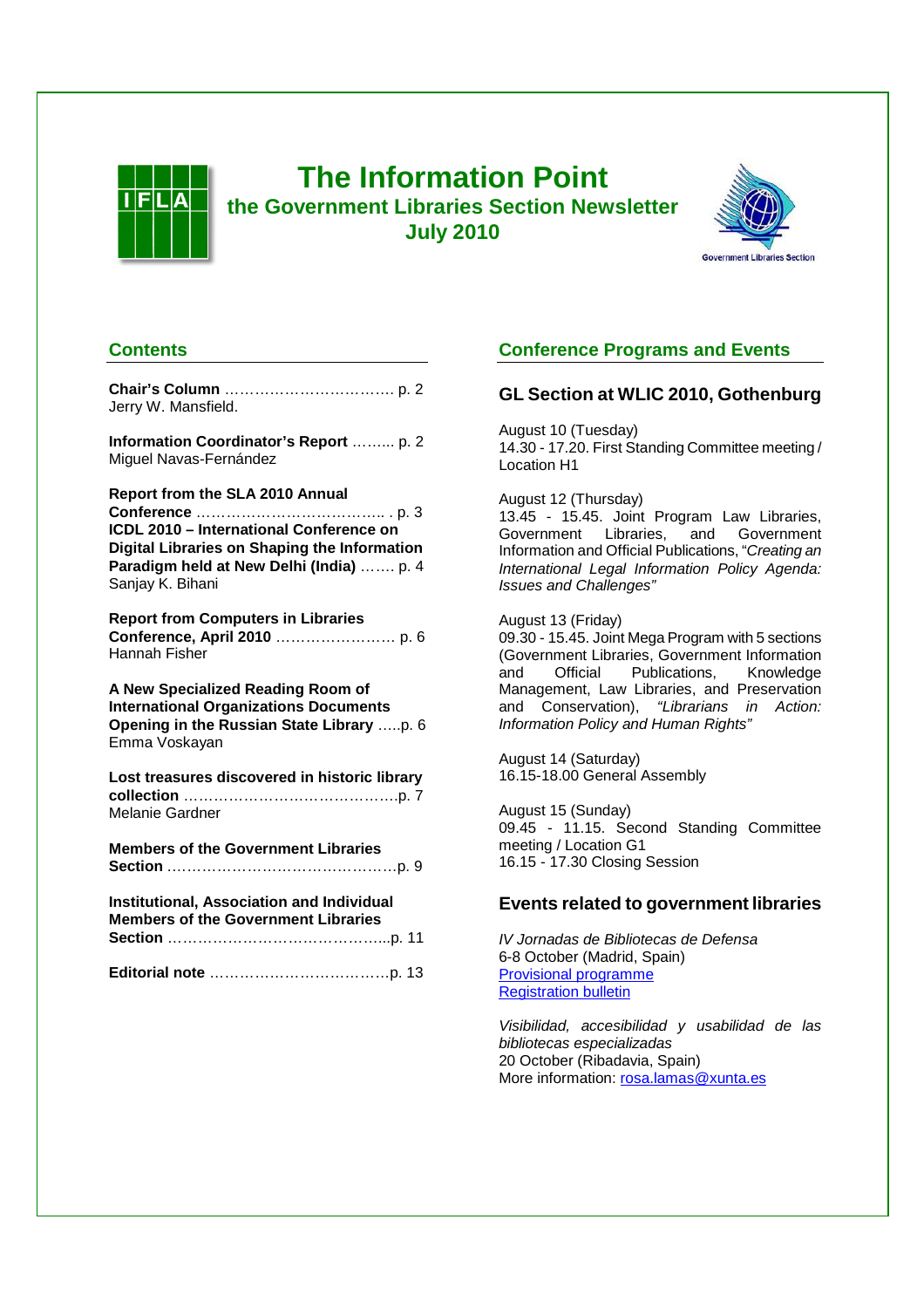### **Chair's Column**

**By Jerry W. Mansfield**  Chair 2009-2011



#### **New Online Publication**

At the Gothenburg conference the Government Libraries Section will debut a new online publication that was previewed and approved during the Milan conference. The Section intends to post an online publication that will include examples of mission and/or vision statements of government libraries worldwide. As an online publication, ease of update can be frequent. This project is an outgrowth of some research completed in 2009 for libraries that made an inquiry to the Government Libraries Section for some examples of mission statements for government libraries. The real mission and/or vision statements that we have collected can serve as models for ideas and adaptation to other libraries worldwide.

#### **Conference Events**

The Government Libraries Section is partnering with multiple IFLA sections for joint conference programs on August 12 and August 13. Check the Conference and Program's Events notice in this newsletter for program titles and dates. We hope that you will be able to join us at one or both of our programs. Our two annual business and strategic planning meetings will be held on August 10 and August 15. Interested guests are encouraged to attend our meetings.

### **Information Coordinator's Report**

#### **By Miguel Navas-Fernández**

Information Coordinator Manager, Documentation Centre, Catalan Data Protection Authority. miguel.navas@gencat.cat.



#### **Mid-Term Conference in Barcelona**

The Government Libraries Section periodically organizes pre-conferences and mid-term conferences. So far, these have taken place in Cardiff (2007), Addis Ababa (2006), Stockholm (2005) and Moscow (1999). In 2010, the Section agreed to organize a mid-term one before the Gothenburg IFLA congress, and we chose

#### Barcelona.

We received the sponsorship from the Catalan Ministry of Culture and the Catalan Library Association, and it took place on April 22 and 23, in the Auditorium of the Museum of the History of Catalonia.

The entrance was free, but previous registration was required. About 80 people attended, mostly Catalan. The ash clouds from the volcano in Iceland caused the cancellation of some flights from the north of Europe which prevented some Europeans from attending.

The conference was developed on the first day, Thursday April 22, from 9 to 14h. The welcome speech was given by the General Director of Cultural Cooperation (Mr. Jordi Roca) and the President of the Catalan Library Association (Ms. Eulàlia Espinàs). After that,  $\overline{7}$  communications were presented. All speakers used Spanish language, but showed English slides for their presentations. Main topics were library networking, digital preservation and conservation, specialized information units within the government, historic and graphic collections, support services from the Catalan Government to the special libraries, and marketing. I presented an introduction to the Section as the closing event, explained the attendees what we do, and invited them to join. Maite Cuende and Maria Goeckeritz, members of the Section, were there too.



Closing speech

There was a free coffee break offered by the Catalan Library Association, and an optional payment-required lunch at the restaurant of the Museum.

The conference was broadcast live online. All the papers (some in English), slides and videos are available at http://www.ifla.org/en/node/2026.

The library tour took place the second day, Friday April 23. It was followed by 15 people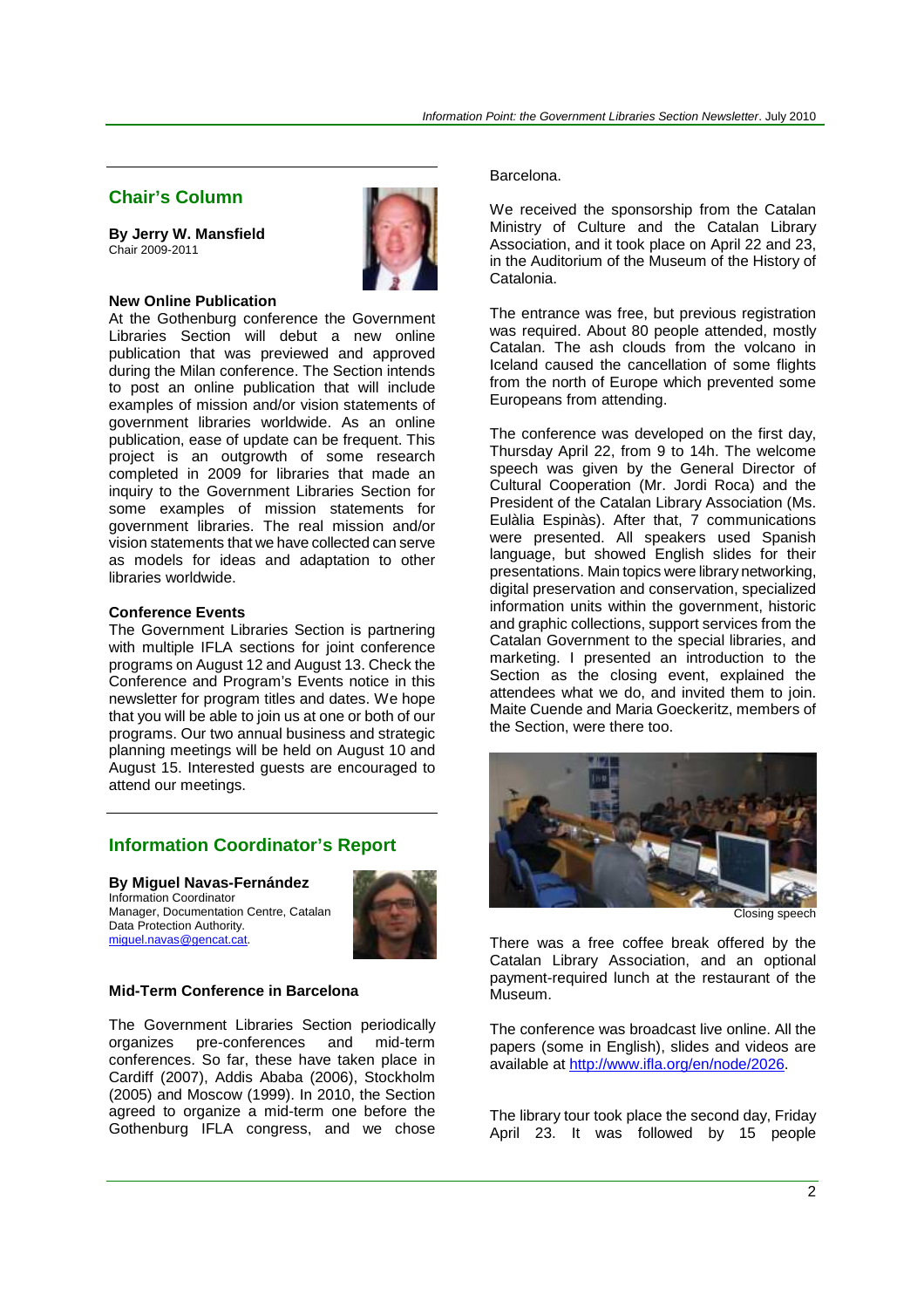approximately, who visited five government libraries including the Library of Catalonia. We also enjoyed the "Diada de Sant Jordi", the Catalan national day, and the roses and books fair, celebrated in the streets of Barcelona.



Visiting the Catalan Women's Institute

Many attendees stated that they enjoyed very much the conference and the library tour, so we can proudly say that this mini-IFLA congress has been successful.

## **Report from the SLA 2010 Annual Conference -- Kickoff to the Second Century of SLA**

#### **By Sanjay K Bihani**

Member, Standing Committees of IFLA Government Libraries, RSCAO, CLM and the IFLA Journal of Editorial Committee. ALIO, Ministry of External Affairs, India alio@mea.gov.in, bihanisk@hotmail.com



The Special Libraries Association (SLA) was founded in 1909 representing the interests of thousands of information professionals in over eighty countries worldwide. SLA is a nonprofit global organization for innovative information and knowledge professionals and their strategic partners. SLA promotes and strengthens its members through learning, advocacy, and networking initiatives. For more information, visit www.sla.org.

**SLA 2010:** Around 3500 members of the Special Libraries Association (SLA) participated in SLA 2010 Annual Conference & INFO-EXPO in New Orleans, Louisiana (USA) from June 13-17, 2010. Participants were able to take advantage of

learning opportunities in areas such as global information issues, mobile technology, new technology, search technologies and taxonomy. The conference featured more than 250 sessions, various networking opportunities and high-profile keynote presentations. This year's SLA also offered members, who could not come to New Orleans, the opportunity to participate in the firstever 3D virtual SLA Annual Conference.

**INFO-EXPO:** INFO-EXPO is the largest information and knowledge management exposition in content and technology providers in the world. SLA 2010 featured more than 200 companies and organizations as well as a total of more than 450 booths.

**Virtual Conference:** For the first time, SLA 2010 offered a virtual component as part of its annual conference. Virtual attendees were able to view and participate in two general sessions as well as attend ten spotlight sessions.

**2010 Opening General Session and SLA Awards Ceremony:** SLA honored its members during Awards Ceremony in Opening General Session. Award recipients include the following:

- John Cotton Dana Award: Jim Tchobanoff
- SLA Hall of Fame Award: Judy Field, John V. Ganly and Guy St. Clair
- Dow Jones Leadership Award: Stacey **Greenwell**
- Dialog Member Achievement Award: Richard P. Hulser and Dianna Wiggins
- Rose L. Vormelker Award: Jan Chindlund
- SLA Fellows: Rebecca Jones, Dee Magnoni, James Manasco, Jill Strand, Libby Trudell
- SLA Rising Stars: Jessica Beauchamp, Amy Buckland, Reece Dano, Bethan Ruddock, Chris Vestal

After the award ceremony, participants were addressed by husband-and-wife political commentators James Carville and Mary Matalin. They spoke about the importance of quality news sources and the blurring lines between opinion and news. Matalin, who talked about the amount of information available and the changing information landscape said "we have come to a paradigm shift in the information age. You guys can handle all of this info -- you need to teach the rest of us to handle it, too." Carville focused on how people use information saying "good and bad information is defined by how we use it. Some use information like a drunk uses a lamppost for validation and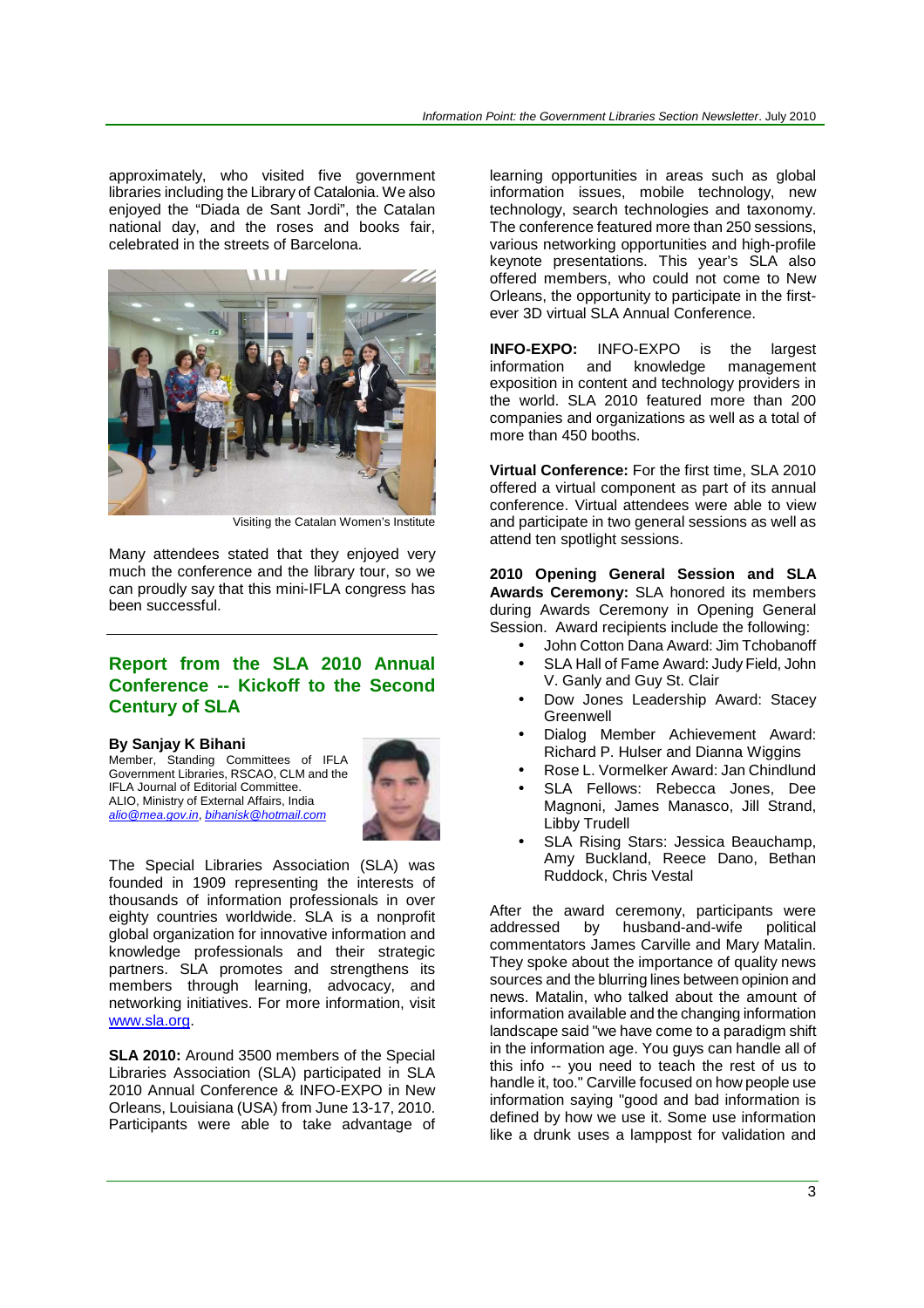support, not illumination". In response to questions, they each discussed their childhood experiences with libraries, with Carville equating the closing of libraries with extinguishing candles: "Every time a library closes, we blow out a candle against the dark."

**Membership Meeting and Closing General Session: SLA** 2010 Treasurer Dan Trefethen delivered a report on the financial state of the association. Trefethen cited decreased non-dues revenues combined with rising costs for services such as Click U Webinars, the annual conference, and other member benefits as responsible for SLA's current fiscal situation.

SLA CEO Janice Lachance delivered her annual State of the Association address. She noted that the association has long relied on dues, sponsorships and revenue from the annual conference to cover its operating expenses and that this three-pronged approach no longer works in today's economy. "We are at an important crossroads as both an association and as a profession", she said. "The business models that have sustained both for the last one hundred years are withering away.... This is not an era of change; it is the change of an era". She went on to announce that the SLA board and staff would be working hard to examine the current budget structure and how best to move forward with a more sustainable business model for SLA.

In her closing remarks, SLA President, Anne Caputo emphasized the importance of creating a roadmap to take the profession and SLA into a sustainable future. Quoting Lewis Carroll, Caputo said, "If you don't know where you are going, any road will get you there". She highlighted four major points on her roadmap: (1) information professionals using the alignment project research findings to secure their jobs, (2) creating career tools to help members apply the lessons learned through the alignment project research in their workplaces, (3) adopting new mission, vision and core values statements for the association, and (4) ensuring fiscal responsibility with a focus on membership expansion and retention. Caputo concluded her remarks with a quote from Will Rogers, the famous American humorist. "Even if you're on the right track, you'll get run over if you just sit there," she said. "We do not plan to be run over--and we will not be just sitting there."

Following the meeting, attendees heard a thoughtprovoking presentation from Nicholas Carr, whose

latest book, The Shallows: What the Internet Is Doing to Our Brains, argues that the Internet is eroding our ability to read deeply and absorb knowledge--the skills we develop from reading books. "The Internet may be the most powerful mind-altering technology to ever be in use," said Carr. He also discussed the pitfalls of multitasking, saying, "What we're learning to do when we multitask is learning to be good on a superficial level."

This was truly a content-rich conference with lots of learning to take back to the workplace and there was plenty of fun, too. New Orleans is a home to some of the greatest food, music and cultural attractions anywhere. The highlight of the conference was the opportunity to catch up with so many SLA members and participants.

SLA 2011 Annual conference will be held from June 12-15, 2011 in Philadelphia.



Sanjay Bihani with SLA CEO Janice Lachance and SLA President, Anne Caputo, during the conference.

## **ICDL 2010 – International Conference on Digital Libraries on Shaping the Information Paradigm held at New Delhi (India)**

#### **By Sanjay K Bihani**

(The detailed report on this conference has been published in IFLA Journal Volume 36 No. 2 (June 2010) and is available at http://www.ifla.org/files/hq/publications/ifla-journal/ifla-journal-36- 2 2010.pdf)

The Third International Conference on Digital Libraries (ICDL 2010) jointly hosted by The Energy and Resource Institute (TERI) and Indira Gandhi National Open University (IGNOU), was inaugurated by Kapil Sibal, Minister for Human Resource Development of the Government of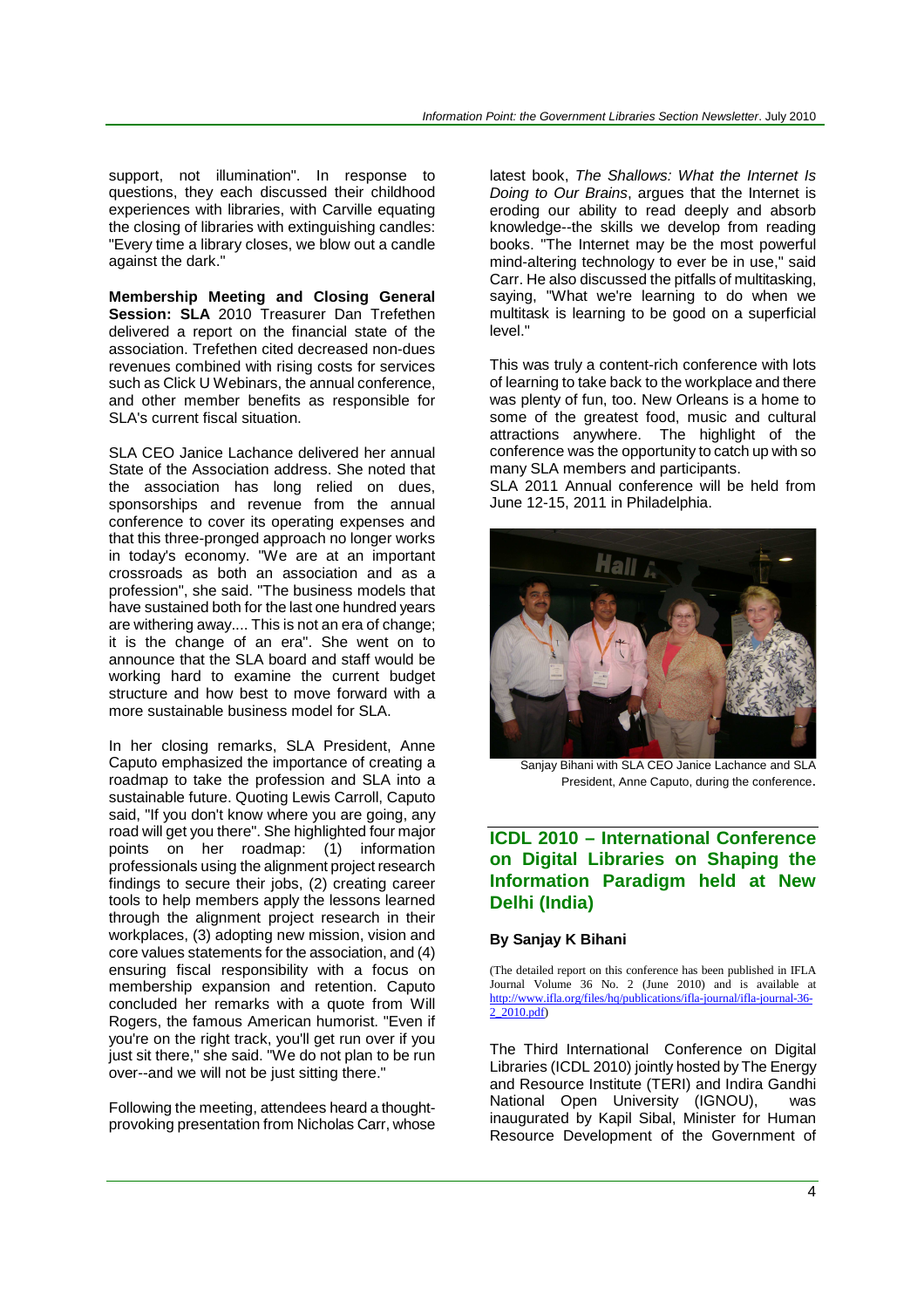India and Chief Guest of the Conference at India Habitat Centre, New Delhi on 23<sup>rd</sup> February 2010.



Inauguration Session of ICDL 2010

ICDL 2010 was spread over four days from  $23<sup>rd</sup>$  to 26<sup>th</sup> February 2010. Day 1 was devoted to tutorials which were conducted at IGNOU Convention Centre, Maidan Garhi, New Delhi.

The three day conference was started with keynote address in the plenary session on  $24<sup>th</sup>$ February 2010 by Dr. P. Anandan, Managing Director, Microsoft Research India on "Looking beyond movies: digital videos as an information source." There was a 1<sup>st</sup> Poster Presentation and a product presentation between lunch and technical sessions. The day's sessions were followed by a cultural programme in the evening and conference dinner.

The second day was started with a keynote address by Mr Jens Thorhague, Director General of Danish Agency for Libraries and Media. He spoke on "Digital Libraries for all: a discussion for strategic development." There were 2 technical sessions before lunch. The after lunch session was started with a product presentation and the 2<sup>nd</sup> Poster Session and a visit to exhibitions. This was followed by a Panel Discussion on "Digital Library Security." The panel discussion was followed by a cultural programme of Kathak Dance and Folk Dances of North India.



Participants at a session during ICDL 2010

The third and last day was started with keynote address by Dr R Chidambaram, Principal Scientific Adviser of Government of India on "Digital Libraries-e learning and National Knowledge Network." There were two technical sessions conducted before lunch. The after lunch session was started with another panel discussion on "Digital Library Policy and Standards."

Following the panel discussion, the Valedictory Session was started with a presentation of conference report by Rajesh K Bhardwaj, Librarian, TERI. The conference was attended by nearly 700 delegates from 32 countries. The conference had 9 tutorial sessions, 3 plenary sessions, 29 invited talks, 31 technical sessions, 210 contributed papers and 2 panel discussions. To encourage and recognize the individual contributions, 3 best papers were awarded under Indian, Asian and International category. Best poster awards were also given to 3 best poster presenters. In his valedictory address, Mr. Jawhar Sircar, Secretary, Ministry of Culture of Government of India emphasized the importance of libraries. There was a special address by Mr Armoogum Parsuramen, Director and Representative of UNESCO, New Delhi. Another special address was given by Prof. Arcot Rajasekar from School of Library and Information Science, University of North Carolina, USA. At the end a vote of thanks was given to the organising secretaries of the conference.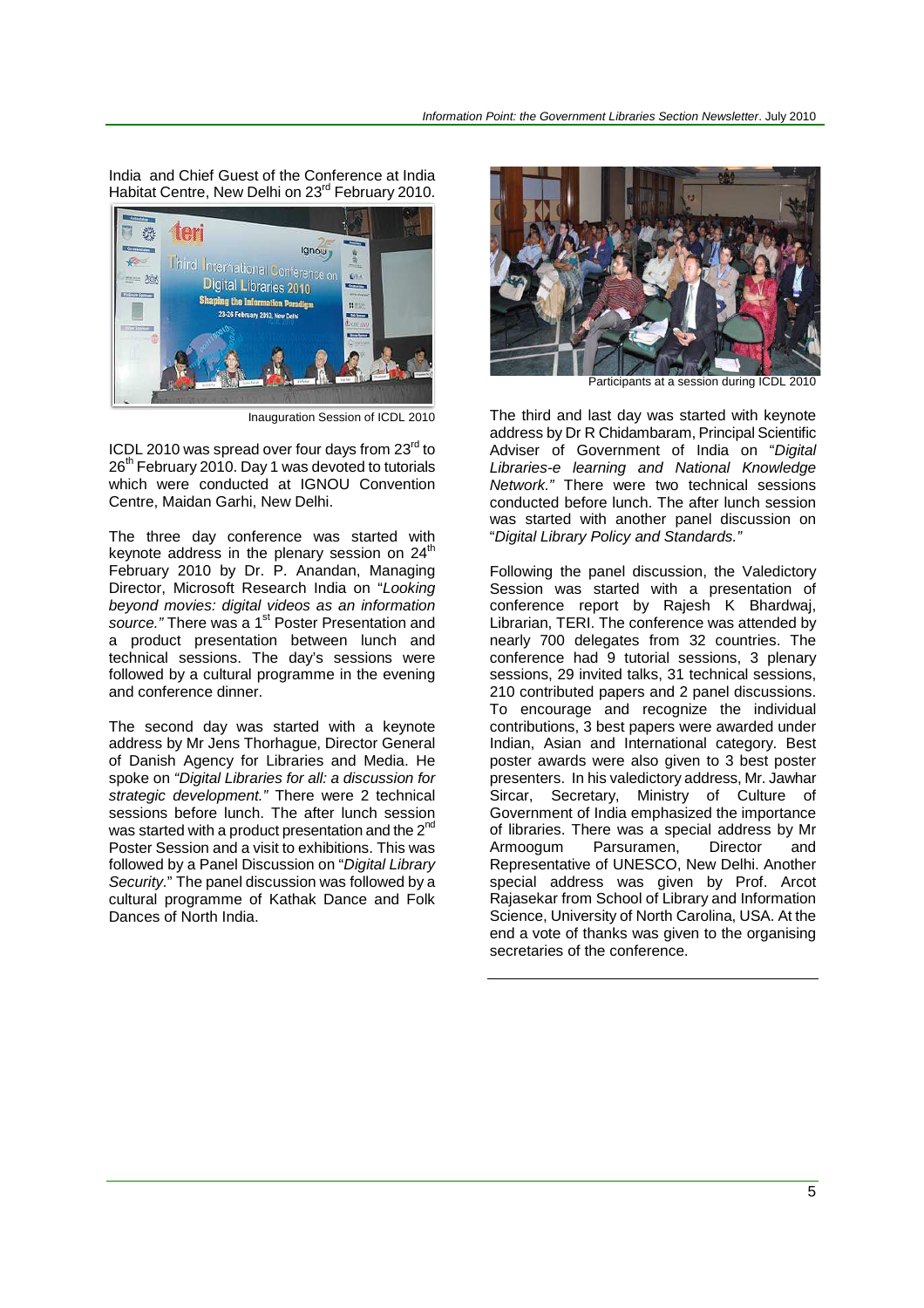## **Report from Computers in Libraries Conference, April 2010**

#### **By Hannah Fischer**

Corresponding Member Information Research Specialist, Congressional Research Service, Library of Congress

The watchword for this years' Washington, D.C. Computers in Libraries conference was clear: "23 Things". 23 Things refers to a "learn as you go" program to help people learn web 2.0 skills like blogging, tagging, and creating videos. The program was first put together by Helene Blowers, the Public Services Technology Director of the Public Library of Charlotte & Mecklenburg County in Virginia, USA, but since her development, the idea has taken off, inspiring many libraries and other research centers to develop their own programs aimed at their own constituencies.

One of these research centers was a group of librarians from the U.S. Department of State who started a "23 Things" program for all of the U.S. embassy employees in the field, and who came and talked about their program at Computers in Libraries. Each of their web 2.0-related "23 Things" came with instructions on how to complete the "Thing," so that people could, for instance, read about editing wikis and then immediately put that knowledge to use by actually editing a wiki. Learning in this way helps many people retain information longer. The embassy employees were given official time to complete each of the 23 things in the program and in addition, the Department of State gave an Apple Shuffle to each person who completed the program. While the speakers who organized the program said that keeping track of who had done what and whether they had earned their Shuffle or not was quite an organizational project, they also said it was well worth it, ensuring that the employees of embassies around the world knew how to share information using the newest technologies, including wikis, twitter, and Flickr.

One note: you don't have to have such fancy awards or so many "Things" in order to implement a similar program in your research environment. I was so inspired by the "23 Things" program, I implemented a much smaller "5 Things" program in the Knowledge Services group of the Congressional Research Service, with only awards of coffee and donuts on offer, and it seemed to work quite well. If you tailor your "Things" to the needs of your community, and perhaps offer

moderate awards, you are certain to develop a program that enables your users or your employees to step into the world of web 2.0 with confidence.

Some links you might be interested in if you are considering putting together a "23 Things" program of your own:

http://plcmclearning.blogspot.com/ http://sjlibrary23.blogspot.com/

## **A New Specialized Reading Room of International Organizations Documents Opening in the Russian State Library**

#### **By Emma Voskayan**

Member, Standing Committee Head, Dept.of Official Publications and Normative Documents, Russian State Library cdi@rsl.ru, roscomifla@rsl.ru



The Russian State Library (RSL) is preparing for the opening of a new specialized Reading Room of International Organizations Documents. RSL is a depository library for many authoritative international organizations which play a very significant role in world affairs. At present, information and knowledge of international organizations can be included in the lists of the RSL users' information priorities.

The new specialized Reading Room will open a new page in the Center of Legal Information (CLI) history and activity. CLI was created in the Russian State Library in 1998 and the RSL international organizations depository collection became part of CLI collection.

The Reading Room is located in the main building of the Russian State Library in the center of Moscow bordering the Kremlin, Alexandrovsky Garden and the Manezh building. The unique classical architectural style of the new Reading Room provides technical equipment created according to up-to-date information demands of modern information users. A beautiful view of central Moscow from the windows of the Reading Room will be harmonized with comfortable conditions for everyday users' work.

Depository librarians are also planning to introduce a new concept of library and information services, which is based on the intensification of active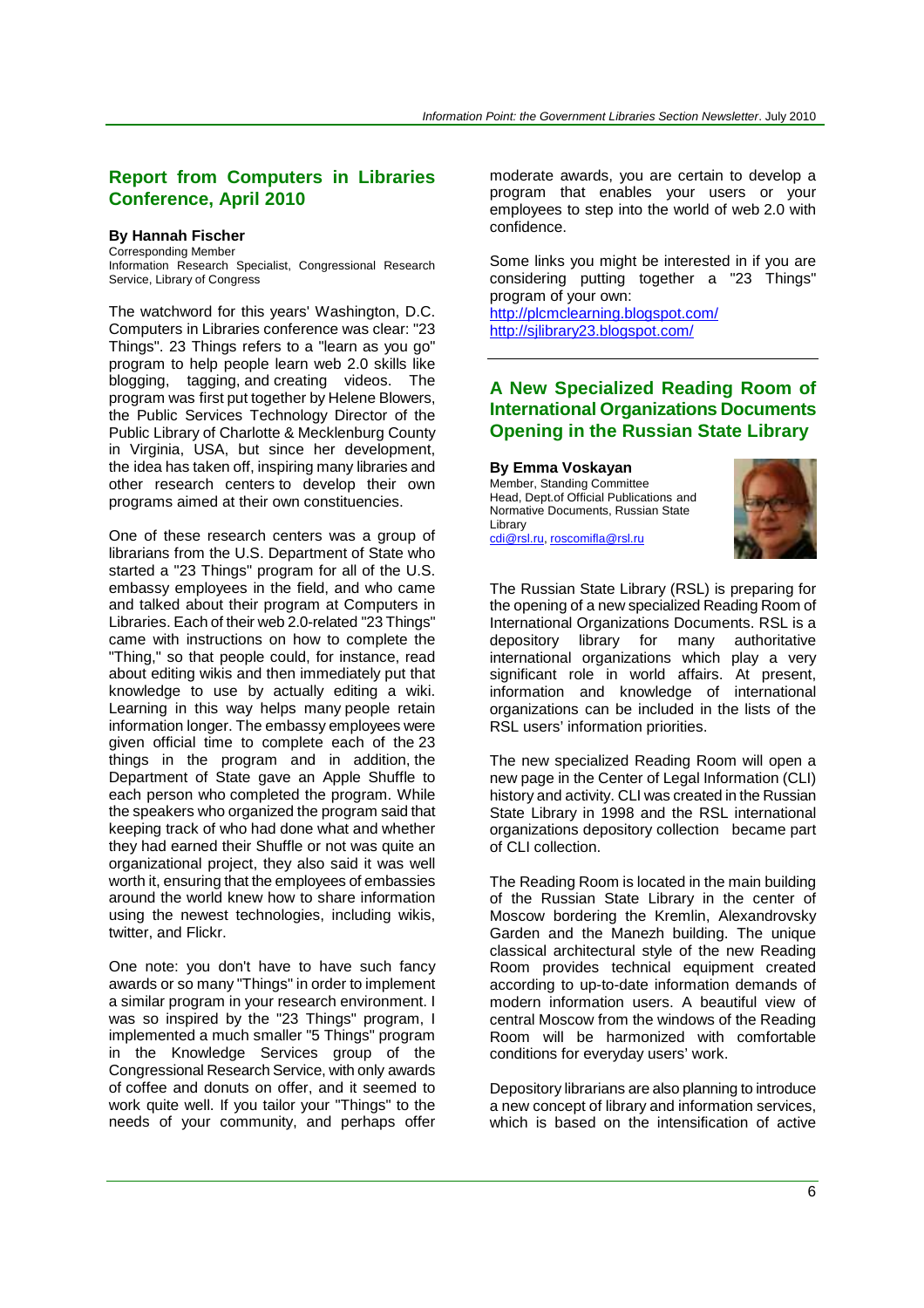forms to get access to knowledge and information of international organizations. Large-scale use of the RSL's new technological platform, as well as increased cooperation and further expansion of partnership contacts with the society and representatives of international organizations, will help the RSL to achieve a high quality of library and information services.

The functions of the new Reading Room are:

- to provide the collection of international organizations with relevant information resources,
- to provide access to world information resources,
- to put education and occupational training programmes into practice,
- to participate in round tables,<br>conferences workshops and other conferences, workshops and events,
- to feature remarkable dates and significant events,
- to carry out various cultural events and book exhibitions,
- to realize joint research projects and ideas.

Working within the framework of international organizations progressive decisions and state branch programmes, RSL will be able to hold the fullest collection of international organizations documents, ensure information support of these organizations, and popularize and disseminate their information and knowledge.

The United Nations collection is one of the largest international organizations collections in the Russian State Library. It is very symbolic that the new specialized Reading Room opening day will be held in the the Russian State Library on October 24, 2010 on the eve of the  $65<sup>t</sup>$ anniversary of the United Nations creation.



The Russian State Library

## **Lost treasures discovered in historic library collection**

#### **By Melanie Gardner**

Public Relations Office, King's College London

Thousands of rare books, state documents, treaties, and pamphlets are being unearthed as a unique collection formerly used by diplomats and civil servants is catalogued and conserved at King's College London.

The magnificent Foreign & Commonwealth Office Historical Library Collection, described by historian Andrew Roberts as an 'Aladdin's cave', was acquired by King's in 2007. It includes some 60,000 items and comprises books (the oldest dating from 1513), periodicals, pamphlets, manuscripts and typescript documents, maps, newspaper cuttings, photographs, sound recordings and at least one oil painting.

Its subject-matter spans the last 500 years of the history of most countries and peoples of the world, relating to exploration, international affairs, natural resources, defence and security issues, politics and trade.

Of the 11,500 items already catalogued, around a fifth appear to be unique and do not seem to be held in any other major library either in the UK or overseas. Many more items are expected to be discovered, and King's is now launching a £650,000 fundraising campaign to make this wealth of material accessible to the public for the first time.

Katie Sambrook, Special Collections Librarian at King's College London, comments: "This is one of the most important library collections to be made available to the public in the last quarter-century, and arguably the most important to be acquired by this College in its 180-year history. Many of the items in the Collection have been annotated by earlier owners or users, reflecting the Library's role as a working tool of government. The high proportion of rare or otherwise unrecorded items in the Collection makes it a real treasure-trove for the historian".

Among the items that have already come to light are: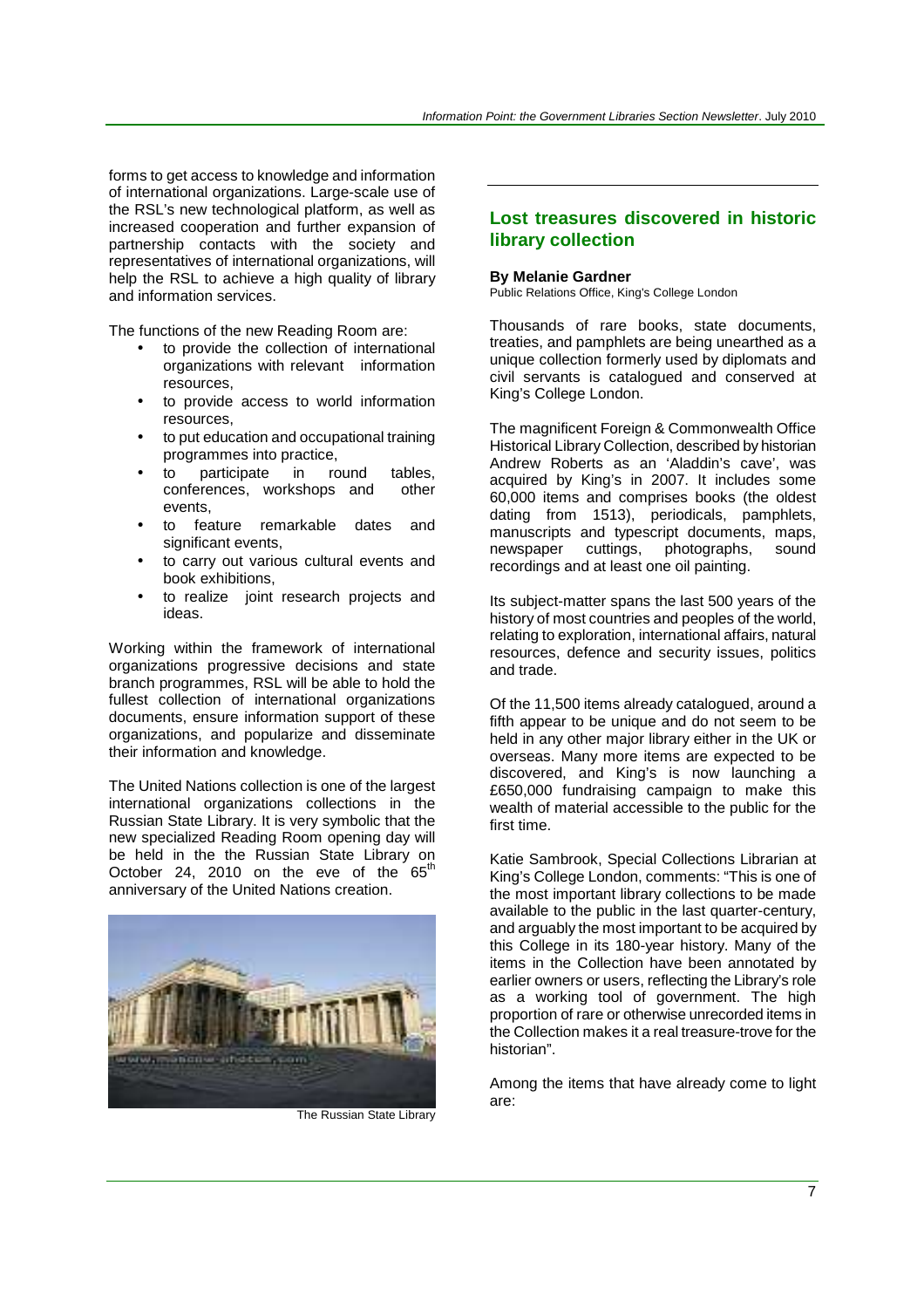- A copy of the first published account of Captain James Cook's 1770 expedition to Australia which appears to have been annotated in the margins by a member of the crew.
- A copy of Winston Churchill's 1922 valedictory letter to Colonial Office staff when he lost the post of Colonial Secretary, while ill with appendicitis, as Lloyd George's coalition fell
- A copy of the Arab bulletin, a secret document produced in 1916 by the Arab Bureau (part of the military intelligence<br>department of Britain's Egyptian department of expeditionary force) to report on 'any political events in Turkey or elsewhere that affect the Arab movement' produced partly by TE Lawrence. Only 25 copies were printed
- A manuscript notebook giving details of incoming and outgoing Foreign Office correspondence for the period September<br>1814-February 1815, while Lord 1814-February 1815, while Lord Castlereagh, then Foreign Secretary, was attending the Congress of Vienna. It gives a unique insight into the workings of government during this period of heightened activity. Correspondence recorded reads like a Who's Who of the day and includes records of letters from Wellington, Ali Pasha, Metternich and Talleyrand.
- A bound volume of royal marriage treaties containing copies (some in manuscript, some in printed form) of marriage treaties of the British royal family from 1792 to 1892, including that of Queen Victoria and Prince Albert

Lord Owen, UK Foreign Secretary (1977-9), said of the set of press cuttings relating to November 1918-September 1919. 'The significance of these volumes is that to understand the political mistakes made in the negotiations for the Treaty of Paris you have first to know about the public mood, and there are few better means of sensing that than to read the press cuttings of the time.'

Part of the Collection is on show in an exhibition Explore 500 years of world history in the Weston Room of the Maughan Library at King's College London until 31 July. The curators are Katie Sambrook and Hugh Cahill.

The Collection is already being used as an international research resource, with people coming from as far as Australia and New Zealand to consult documents and books.

King's is itself benefitting directly from having the collection at the College and adding to the strength of its teaching as material from the Collection is incorporated into the College's undergraduate and postgraduate teaching.

Students from the History Department are not the only ones discovering the riches of the Collection. English students have used documents and pamphlets relating to the history of colonial emigration to Australia and guides to Sydney to study the 19<sup>th</sup> century novel, while second-year medical students have learnt about various tropical diseases and aspects of public health in the colonies.

Future access to the collection includes a series of exhibitions, talks and themed displays for community groups, local children and international groups.

The total cost of cataloguing the entire collection will be £650,000. This money is needed not just for the intensive programme of cataloguing and conservation, but also to create an 'online gateway' to help people use the resource.

The Collection is housed in the Foyle Special Collections Library based at King's College London's Maughan Library in Chancery Lane, London WC2.

Entries for just some of the FCO Historical Library Collection can be viewed at: http://www.kcl.ac.uk/iss/archivespec/collections/sc/ individual/fco.html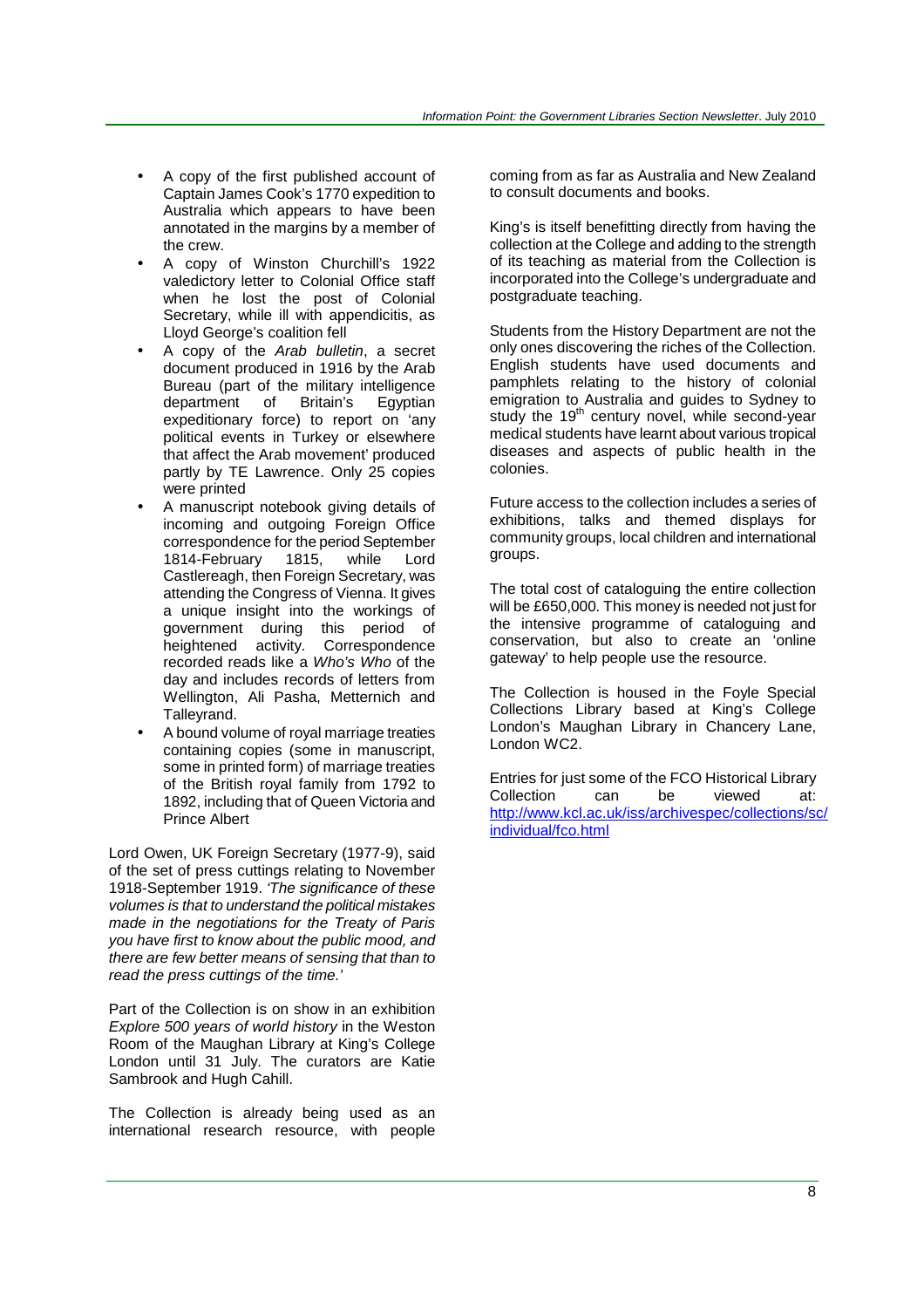## **Members of the Government Libraries Section**

#### Chair:

**Jerry W. Mansfield** Information Research Specialist Congressional Research Service Library of Congress 101 Independence Ave SE WASHINGTON DC 20540 United States Tel. +(1)(202)7070106 Fax +(1)(202)2523475 Email: jmansfield@crs.loc.gov First Term: 2007-2011

### Secretary/Treasurer:

**Patrick Ryan** Deputy Director, Information Services Ministry of Defence, Ground Floor Zone D, Main **Building** White hall LONDON SW1A 2HB United Kingdom Tel. +(44)(20)72180266 Email: patrick.ryan893@mod.uk First Term: 2009-2013

#### Information Coordinator/Web editor **Miguel Navas-Fernández**

Manager, Documentation Centre Agència Catalana de Protecció de Dades (Catalan Data Protection Authority) BARCELONA Catalonia, Spain Email: miguel.navas@gencat.cat First Term: 2009-2013

#### **Laurie Atkinson**

Manager, Business Information Centre VicRoads 60 Denmark St. KEW 3101 Australia Tel.+(61)(3)98542447 Fax +(61)(3)98530084 Email: laurie.atkinson@roads.vic.gov.au First Term: 2009-2013

#### **Sanjay Kumar Bihani**

ALIO Ministry of External Affairs Library Patiala House, Annexe 'B', Tilak Marg NEW DELHI - 110001 India

Tel. +(91)(11)23382694 Fax +(91)(11)23387700 Email: alio@mea.gov.in / bihanisk@hotmail.com First Term: 2007-2011

### **Lamine Camara**

Chef de la Cellule Information National Directorate of Archives 1680 BAMAKO, Mali Tel. +(223)90220621 Fax +(223)90233846 Email: Laminecamara\_ml@yahoo.fr First Term: 2009-2013

#### **Rebecca Davies**

Direction of Information Services Aberystwyth University CEREDIGION ST23 3DZ Wales, United Kingdom Tel. 01970 622391 Fax 01970 622404 Email: rkd@aber.ac.uk First term: 2007-2011

#### **María del Carmen Díez-Hoyo**

Head Librarian Bibliotecas de la Agencia Española de Cooperación Internacional para el Desarollo Ministerio de Asuntos Exteriores y de Cooperación Avenida Reyes Católicoa, no. 4 28040 MADRID Spain Tel. +(34)(91)5838524 Fax +(34)(91)58338525 Email: Carmen.dies-hoyo@aecid.es First Term: 2009-2013

### **Gundula Felten**

Head of the Library Auswärtiges Amt/Federal Foreign Office Werderscher Markt 1 10117 BERLIN Germany Tel. +(49)(30)50002297 Fax +(49)(30)500052297 Email: 116-RL@diplo.de First term: 2007-2011

#### **Maria Ursula Goeckeritz**

Head of Library Thuringian Ministry of Education and Cultural Affairs Werner-Seelenbinder-Strasse 7 99096 ERFURT, Germany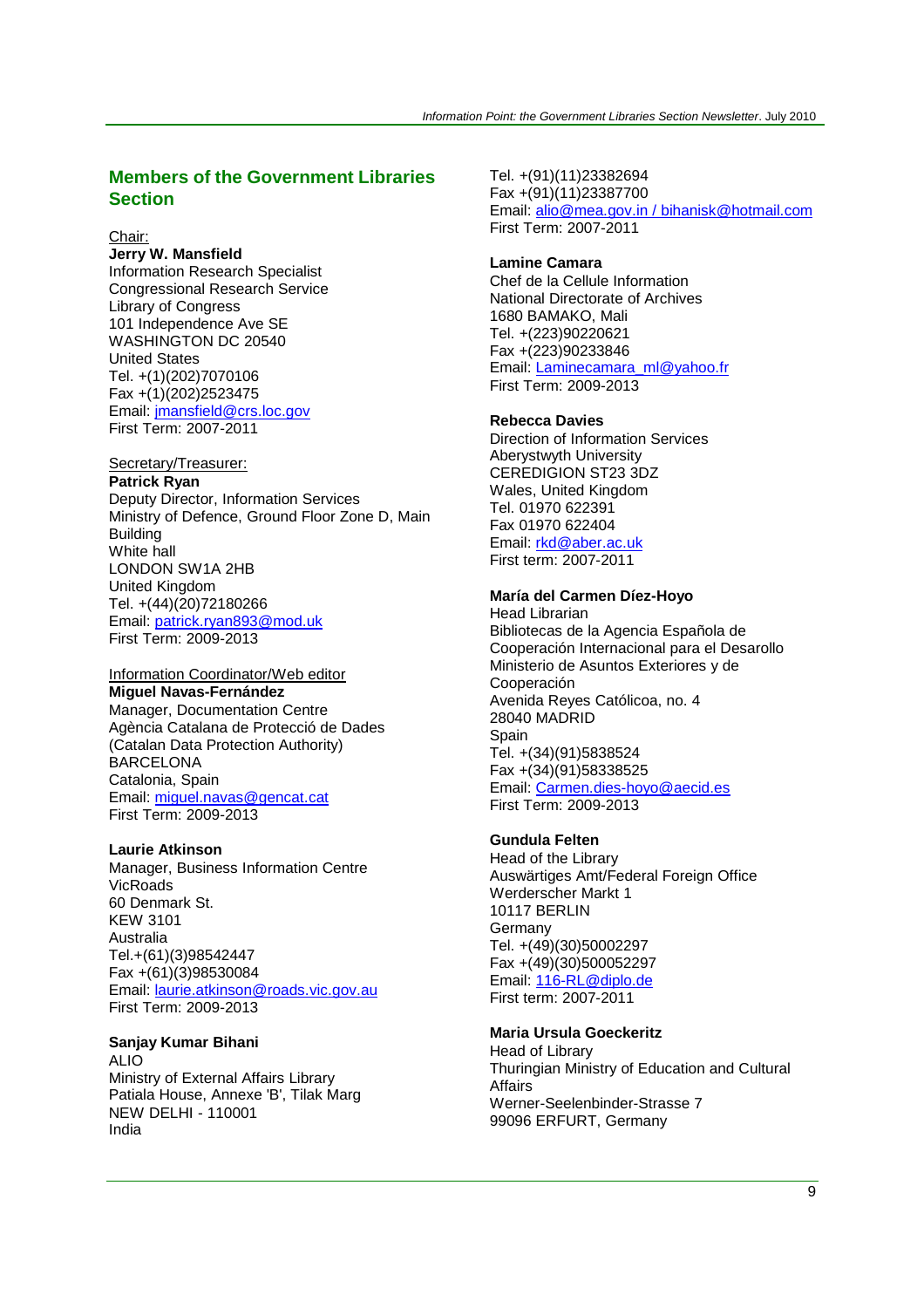Tel. +(49)(361)3794246 Fax +(49(361)3794249 Email: maria.goeckeritz@tkm.thueringen.de maria.goeckeritz@web.de First term: 2007-2011

### **Inger Jepsson**

Head of Library Regeringskansliet 103 33 Stockholm, Sweden Tel. +(46)(8)4054710 Fax +(46)(8)4054979 Email: inger.jepsson@adm.ministry.se First term: 2009-2013

### **Maija Jussilainen** (retired)

Leankatu 7 E 2 FI-00240 Helsinki Finland Email: MaijaJussilainen@gmail.com First Term: 2003-2007 Second Term: 2007-2011

#### **Mika Lawler**

Director, Branch Libraries and Cooperation Division Administrative Department National Diet Library 1-10-1 Nagata-cho, Chiyoda-ku Tokyo 100-8924 Japan Tel. +(81)(3)35812332 Fax +(81)(3)35979104 Email: mlawler@ndl.go.jp First Term: 2009-2013

#### **Fonkam Azu'u Samuel**

Assistant Secretary General National Assembly of Cameroon YAOUNDE Cameroon Tel. +(237)2211134 Fax +(237)2211131 Email: a\_garga@yahoo.fr First Term: 2007-2011

### **Pierre-Alain Tilliette**

Conservateur en Chef Bibliothèque Administrative de la Ville de Paris Hôtel de Ville 71596 Paris RP France Tel. +(33)(1)42 76 48 78/87 Fax +(33)(1)42 76 63 78

#### Email: pierre-alain.tilliette@paris.fr

First Term: 2009-2013 **Emma Voskanyan** Head, Dept. of Official Publications and Normative Documents Russian State Library 3/5 Vozdvizhenka 119019 MOSCOW Russian Federation Tel. +(7)(495)2029485 Fax +(7)(495)9136933 Email: cdi@rsl.ru / roscomifla@rsl.ru First Term: 2007-2011

#### **Jane M. Wu**

Library Consultant CALGARY, Alberta Canada Tel. +(403)7653536 Email: janemarywu@yahoo.com First Term: 2007-2011

#### Corresponding Members:

#### **Josipa Bašic**

Graduate Student Department of Library and Information Science University of Zadar Dr. Franje Tudjmana 24i 23 000 ZADAR **Croatia** Tel: 00385(0)99 7367073 Email: jbasic@student.unizd.hr

#### **Maite Cuende**

Administradora del Catàleg de les Biblioteques Especialitzades de la Generalitat Biblioteca de Catalunya Carrer Hospital, 56 08001 BARCELONA Spain Tel: +(93) 270 23 00 ext. 2134 Fax (93) 270 23 04 Email: mcuende@bnc.cat

### **Hannah Fischer**

Information Research Specialist Congressional Research Service, Library of **Congress** 101 Independence Ave., SE LM-315 WASHINGTON, DC 20540 Tel. +(1)(202)7078989 Email: hfischer@crs.loc.gov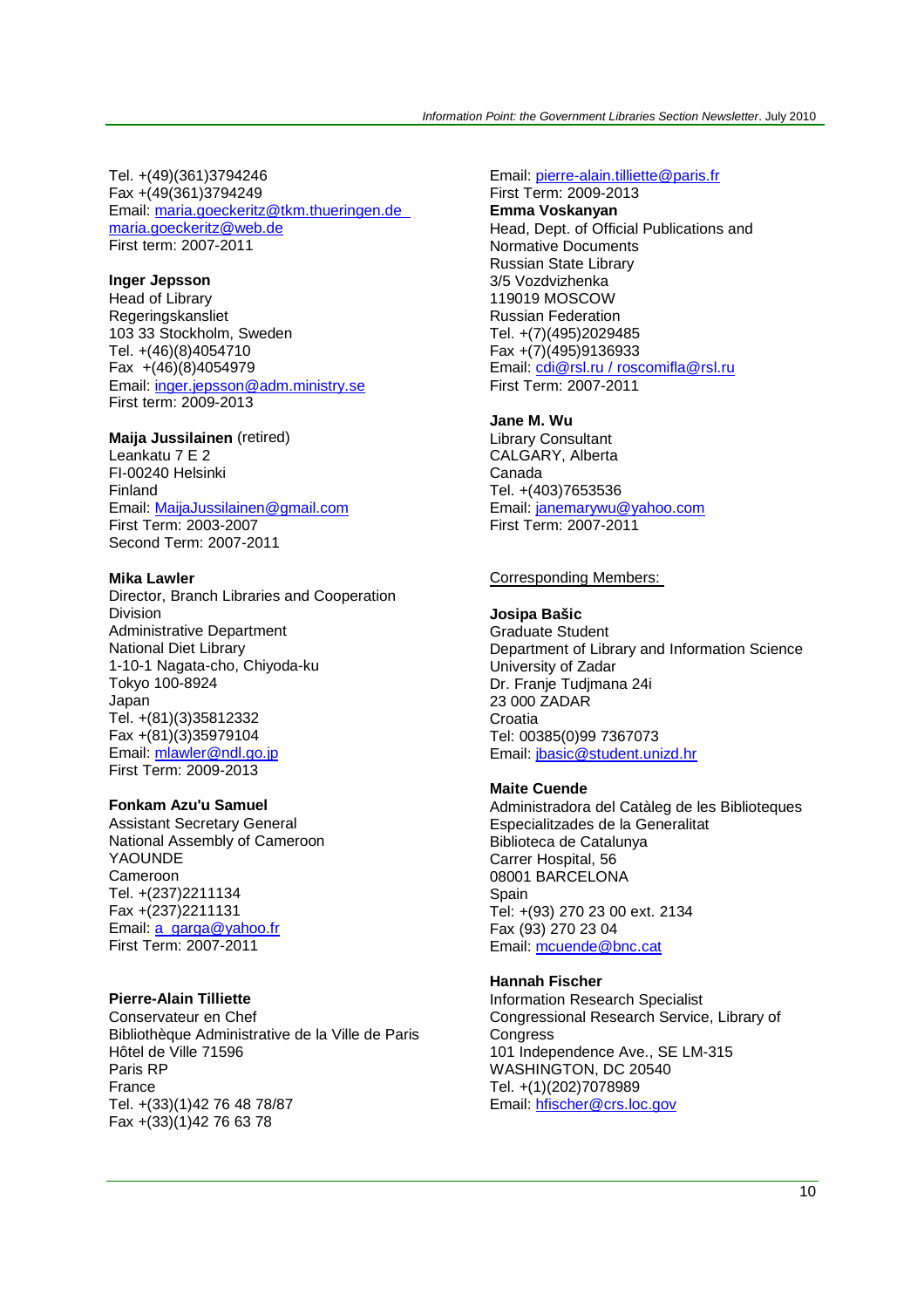Canadian International

|                                                                                                                                          |                                                          |                | Development Agency                                                        |
|------------------------------------------------------------------------------------------------------------------------------------------|----------------------------------------------------------|----------------|---------------------------------------------------------------------------|
| Elina Kähö                                                                                                                               |                                                          |                | Canadian Library Association                                              |
| <b>Information Specialist</b><br>Ministry of Finance<br>Snellmaninkatu 1 A, HELSINKI                                                     |                                                          |                | Saskatchewan Legislative<br>Assembly                                      |
| PO BOX 28<br>FI-00023 GOVERNMENT                                                                                                         |                                                          |                | Canadian Space Agency                                                     |
| Finland<br>Tel. +358 9 160 01<br>Fax +358 9 160 33123                                                                                    |                                                          | China          | National School of<br>Administration                                      |
| Email: elina.kaho@gmail.com<br><b>Sebastian Wilke</b>                                                                                    |                                                          |                | Shanghai Administrative<br>Institute                                      |
| <b>Graduate Student</b><br>Humboldt-Universität zu Berlin<br>Plantage 16,                                                                |                                                          | Croatia        | Croatian Information<br>Documentation Referral Agency                     |
| <b>13597 BERLIN</b><br>Germany<br>Email: wilke.Sebastian@googlemail.com                                                                  |                                                          | Cuba           | Instituto de Información<br>Cientifica y Technológica                     |
|                                                                                                                                          |                                                          | <b>Cyprus</b>  | <b>Cyprus Health Sciences Library</b>                                     |
| Institutional,<br><b>Association</b><br>and<br><b>Individual Members of the Government</b><br><b>Libraries Section - IFLA Section 04</b> |                                                          | <b>Denmark</b> | The Administrative Library                                                |
|                                                                                                                                          |                                                          | <b>Egypt</b>   | Central Bank of Egypt                                                     |
| Argentina                                                                                                                                | Biblioteca Nacional de<br>Maestros                       | <b>Finland</b> | Library of Parliament                                                     |
|                                                                                                                                          |                                                          |                | Ministry of Finance                                                       |
| <b>Australia</b>                                                                                                                         | National Library of<br>Australia                         |                | Ministry of Foreign Affairs                                               |
|                                                                                                                                          | State Library of New<br>South Wales                      | <b>France</b>  | Association des Bibliothécaires<br>de France                              |
| Azerbaijan                                                                                                                               | <b>Presidential Library</b>                              |                | Bibliothèque administrative de la<br>Ville de Paris                       |
| <b>Bosnia and</b>                                                                                                                        | Parliamentary Assembly                                   | Germany        | Deutsche Zentralbibliothek für                                            |
| Herzegovina                                                                                                                              | of Bosnia and<br>Herzegovina                             |                | Wirtschaftswissenschaften                                                 |
| <b>Belgium</b>                                                                                                                           | European Parliament<br>Vlaams Parlement,<br>Informatheek |                | Deutscher Bundestag Bibliothek                                            |
|                                                                                                                                          |                                                          | <b>Hungary</b> | <b>Central Statistical Office</b>                                         |
| <b>Cameroon</b>                                                                                                                          | National Assembly                                        | <b>Iceland</b> | Upplysing Icelandic Library and<br><b>Information Science Association</b> |
| Canada                                                                                                                                   | Association of<br>Parliamentary Libraries<br>in Canada   | India          | Ministry of External Affairs                                              |
|                                                                                                                                          |                                                          |                | Raja Rammohun Roy Library<br>Foundation                                   |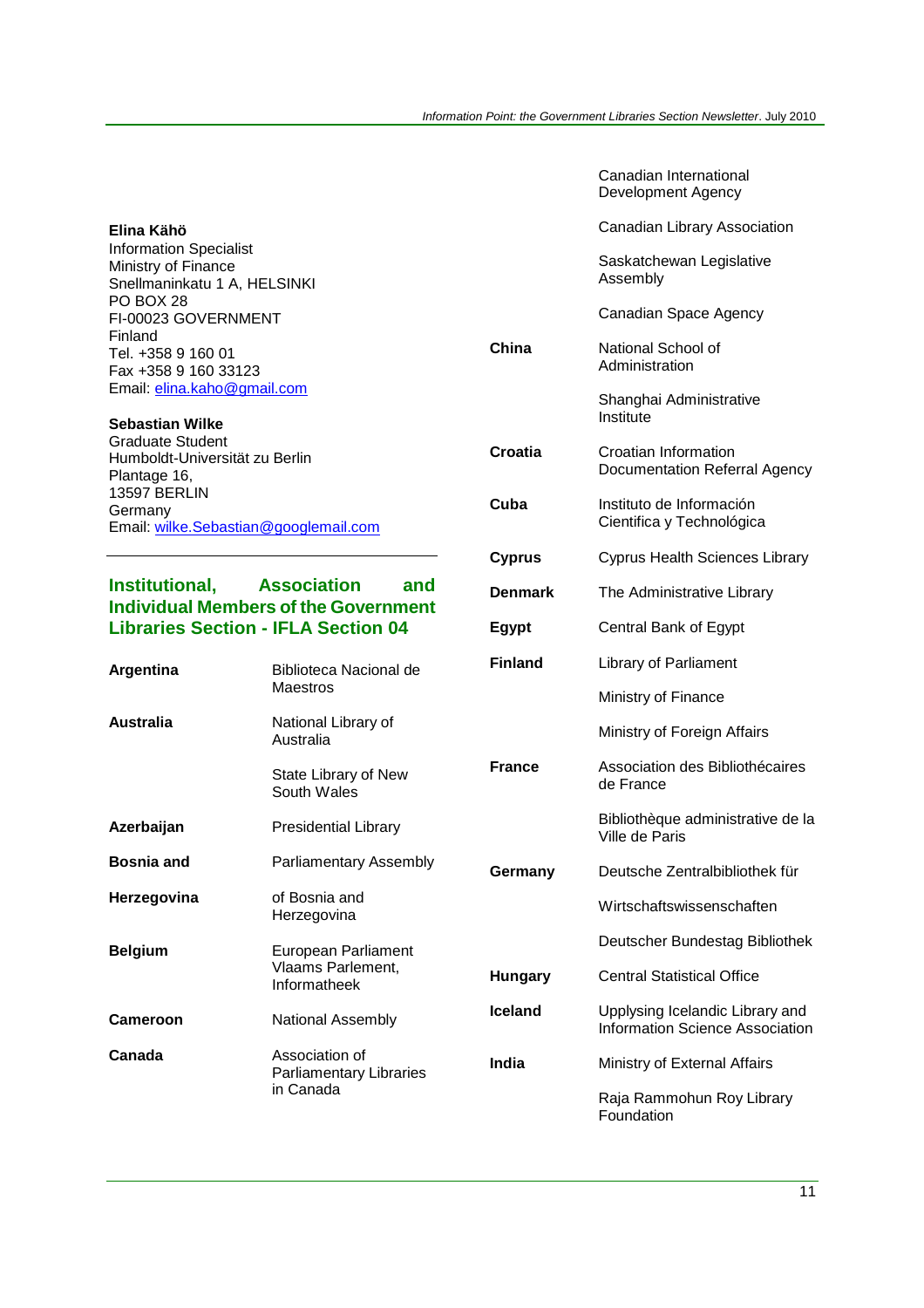|                    | Lal Bahadur Shastry National<br>Academy of Administration<br>Mussoorie, Uttarakhand 248179     | Saudi Arabia          | King Fahad National Library                                            |
|--------------------|------------------------------------------------------------------------------------------------|-----------------------|------------------------------------------------------------------------|
| Ireland            | Houses of the Oireachtas,<br>Library and Research Service                                      | Slovenia              | National Assembly of the<br>Republic of Slovenia                       |
|                    | Library Association of Ireland                                                                 | <b>Spain</b>          | Biblioteca de Andalucía                                                |
|                    |                                                                                                |                       | <b>Biblioteca Corts Valencianes</b>                                    |
| <b>Italy</b>       | Biblioteca del Consiglio<br>Regionale del Venete                                               | <b>Swaziland</b>      | Swaziland National Library<br>Service                                  |
|                    | Biblioteca del Senato della<br>Republica "G. Spadolini"                                        | <b>Sweden</b>         | Swedish Library Association                                            |
|                    | Italian Library Association                                                                    |                       | Swedish Association for<br><b>Information Specialists</b>              |
| Japan              | National Diet Library                                                                          | <b>Switzerland</b>    | <b>Bibliothek am Guisanplatz</b>                                       |
| Korea              | Korean Library Association                                                                     |                       |                                                                        |
| Madagascar         | Bibliothèque Nationale de<br>Madagascar                                                        | <b>Tanzania</b>       | <b>East African Community</b><br>Secretariat                           |
|                    |                                                                                                | <b>United Kingdom</b> |                                                                        |
| Mongolia           | Secretariat of the State Great<br>Hural (Parliament) of Mongolia<br><b>Sukhbaatar District</b> |                       | Chartered Institute of Library and<br><b>Information Professionals</b> |
|                    | Ulaan Baatar, Mongolia                                                                         |                       | International Association of Law<br>Libraries                          |
| <b>Netherlands</b> | Min. van Volksgezondheid,<br>Welzjin en Sport, Kennis-en                                       |                       | Welsh Assembly Government                                              |
|                    | Info. Centru, voor<br>Kennisontwikkeling                                                       |                       | <b>United States</b> American Library Association                      |
|                    | Nederlandse Vereniging van<br>Beroepsbeoefenaren in de                                         |                       | <b>Chief Officers of Library Agencies</b>                              |
|                    | <b>Bibliotheek</b><br>Tweede Kamer der Staten-<br>General, Dienst<br>Informatievoorziening     |                       | Special Libraries Association                                          |
|                    |                                                                                                |                       |                                                                        |
| Norway             | Government Administration<br>Services, Information<br>Management<br><b>Statistics Norway</b>   |                       |                                                                        |
| Portugal           | Departamento de Arquivo,<br>Documentação e Informação                                          |                       |                                                                        |
|                    | Associação Portuguesa de<br>Bibliotecários, Arquivistas e<br>Documentalistas                   |                       |                                                                        |
| Russian            | Republican Medical Library                                                                     |                       |                                                                        |
| Federation         | Russian State Library                                                                          |                       |                                                                        |
|                    |                                                                                                |                       |                                                                        |